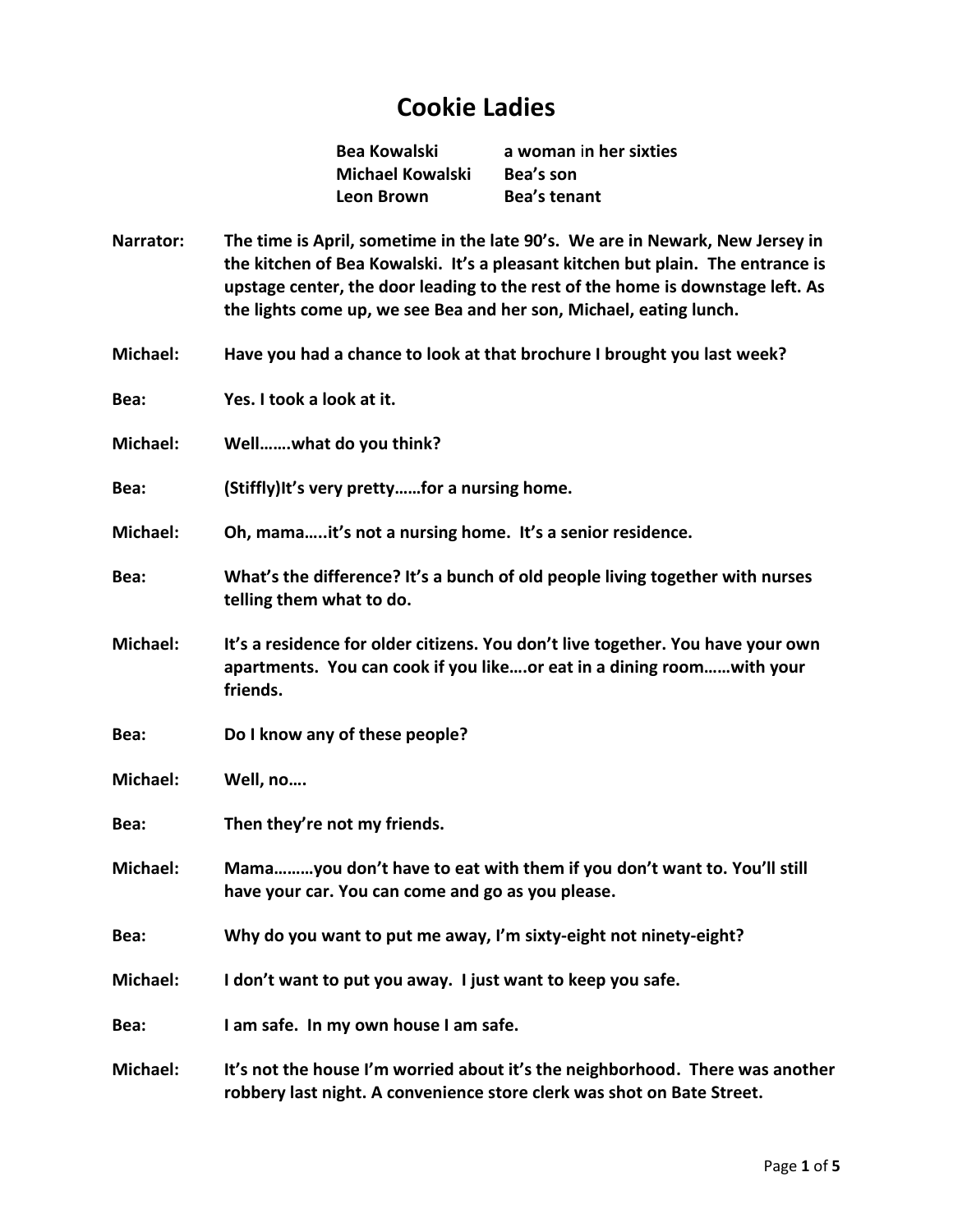| Bea:            | So that's Bate Street not Booker. Anyway, who's going to buy my house if the<br>neighborhood is so bad?                                                                                                                                                                                                       |
|-----------------|---------------------------------------------------------------------------------------------------------------------------------------------------------------------------------------------------------------------------------------------------------------------------------------------------------------|
| <b>Michael:</b> | Not to worryI think I may have found a buyer.                                                                                                                                                                                                                                                                 |
| Bea:            | (Suspicious) You have? Who?                                                                                                                                                                                                                                                                                   |
| Michael:        | The Police Department.                                                                                                                                                                                                                                                                                        |
| Bea:            | The police want to buy my house?                                                                                                                                                                                                                                                                              |
| Michael:        | Well, not exactly. but they're looking at houses around here. One of my<br>patients is a cop and he said they're buying houses in troubled areas to set up<br>neighborhood police stations. Booker Street certainly qualifies. People used to<br>care about each other when I lived here. They don't anymore. |
| Bea:            | That's not true. The Ketchum's are still across the street and Mattie and<br>Gabriel are right next door. We watch out for each other.                                                                                                                                                                        |
| Michael:        | Okay. That's four people. And all of them are over sixty.                                                                                                                                                                                                                                                     |
| Bea:            | <b>Not Gabriel.</b>                                                                                                                                                                                                                                                                                           |
| <b>Michael:</b> | All right so I'm off by one. But Gabriel's what fifteen, sixteen?                                                                                                                                                                                                                                             |
| Bea:            | Seventeen. He's a junior.                                                                                                                                                                                                                                                                                     |
| Michael:        | Then in a couple years he'll be gone, off to college, or prison, whoever gets him<br>first.                                                                                                                                                                                                                   |
| Bea:            | Just because a place goes through bad times doesn't mean you give up on it.<br>You're a doctoryou ought to know that.                                                                                                                                                                                         |
| Michael:        | Booker Street is not a patient. It's a street and it's not safe. There are no<br>children coming to your door for treats these days. You're not the cookie lady<br>anymore. And you haven't been for a long time.                                                                                             |
| Bea:            | That's not true. Mattie likes my cookies and so does Gabriel. He's partial to<br>Oatmeal raisin but he won't refuse a gingersnapor two.                                                                                                                                                                       |
| Michael:        | So, you're staying because of Mattie Morelli and her grandson? That's not a<br>reason and you know it.                                                                                                                                                                                                        |
| Bea:            | You're right. It's two.                                                                                                                                                                                                                                                                                       |
| Michael:        | (glances at his watch) Okay. I give up                                                                                                                                                                                                                                                                        |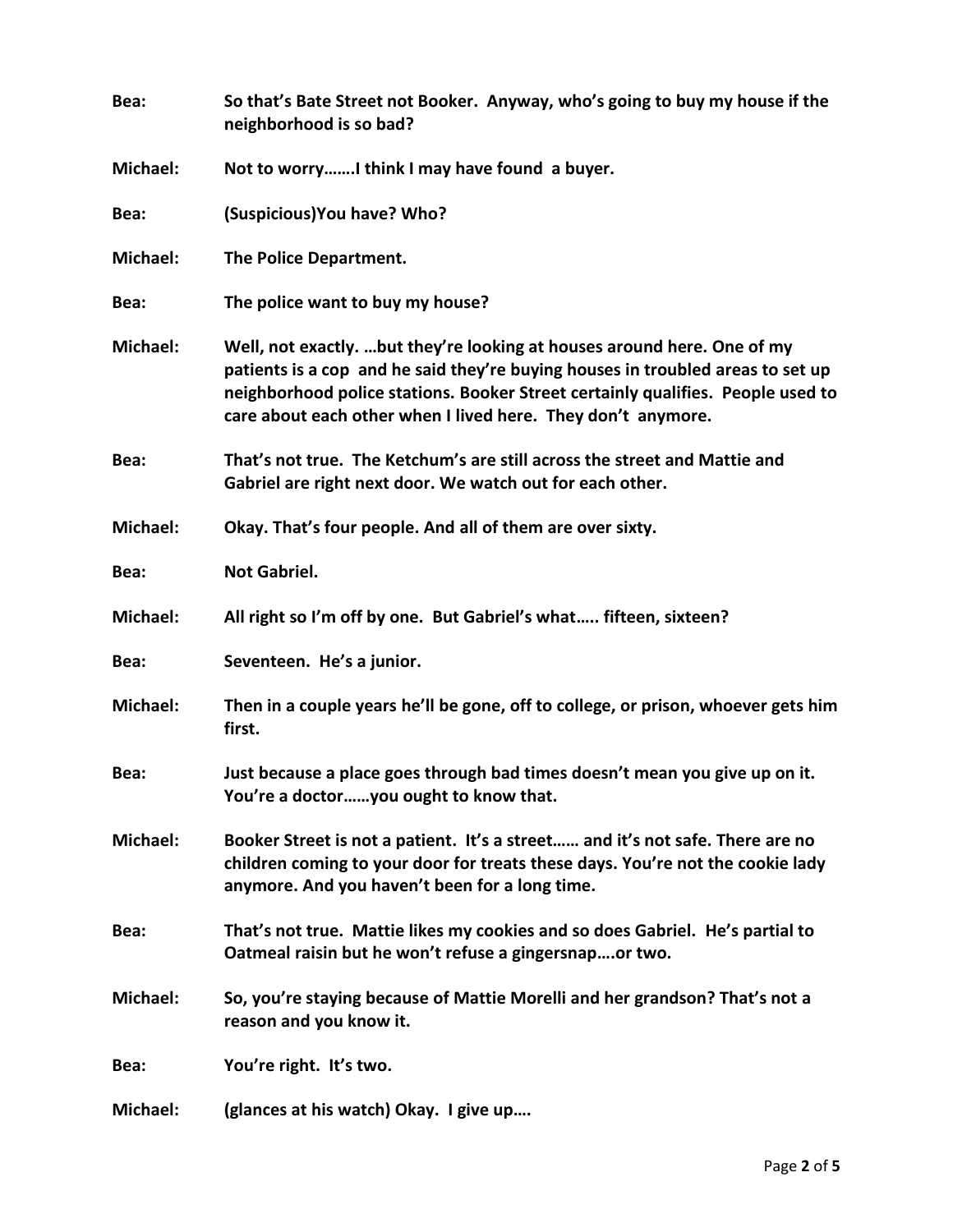| Bea:            | Good.                                                                                                                                                   |
|-----------------|---------------------------------------------------------------------------------------------------------------------------------------------------------|
| Michael:        | But I won't give up on the idea. I'll keep bringing the brochures. Maybe you'll<br>change your mind.                                                    |
| Narrator:       | Michel sets the brochure down and someone knocks at the door.                                                                                           |
| Bea:            | Yes? Who's there?                                                                                                                                       |
| Leon:           | It's Leon Mrs. Kowalski. Can I come in?                                                                                                                 |
| Bea:            | Ohof course. (Goes to door. Opens it.) Come in, come in.                                                                                                |
| Narrator:       | Leon enters the kitchen. He is a brash young man in his late twenties. His left<br>foot is in a walking cast.                                           |
| Leon:           | Sorry, Mrs. K. I didn't know you had company.                                                                                                           |
| Bea:            | Not company. This is my son, Michaelthe doctor. He's works at the free<br>clinic on Fridays. He comes for lunch.                                        |
| Leon:           | (Shakes hands) Oh, yeah, we've metat the clinic. I came in after I broke my<br>foot. You didn't take care of me thoughsome Indian dude put the cast on. |
| <b>Michael:</b> |                                                                                                                                                         |
|                 | Dr. Singh                                                                                                                                               |
| Leon:           | Yeeah, I guess soI got the walking cast this week. I was glad. I'm not much<br>for sitting around. I like to keep moving.                               |
| <b>Michael:</b> | Well, you look like you're moving pretty good right now.                                                                                                |
| Leon:           | Oh, sure. The girls like a guy who can move. Hey, Mrs. K?                                                                                               |
| Narrator:       | Leon grabs Bea and swings her around.                                                                                                                   |
| Leon:           | I bet you were a dancer in your time.                                                                                                                   |
| Bea:            | (Flustered) Ohoh my goodness. A long time ago maybe.                                                                                                    |
| Leon:           | Oh, I bet you still have some moves in you. What do you think Mike?                                                                                     |
| <b>Michael:</b> | I think my mother can do pretty much anything she puts her mind to.                                                                                     |
| Bea:            | (Breathless, laughing, sits in chair) Not so much anymore. I'm out of practice.                                                                         |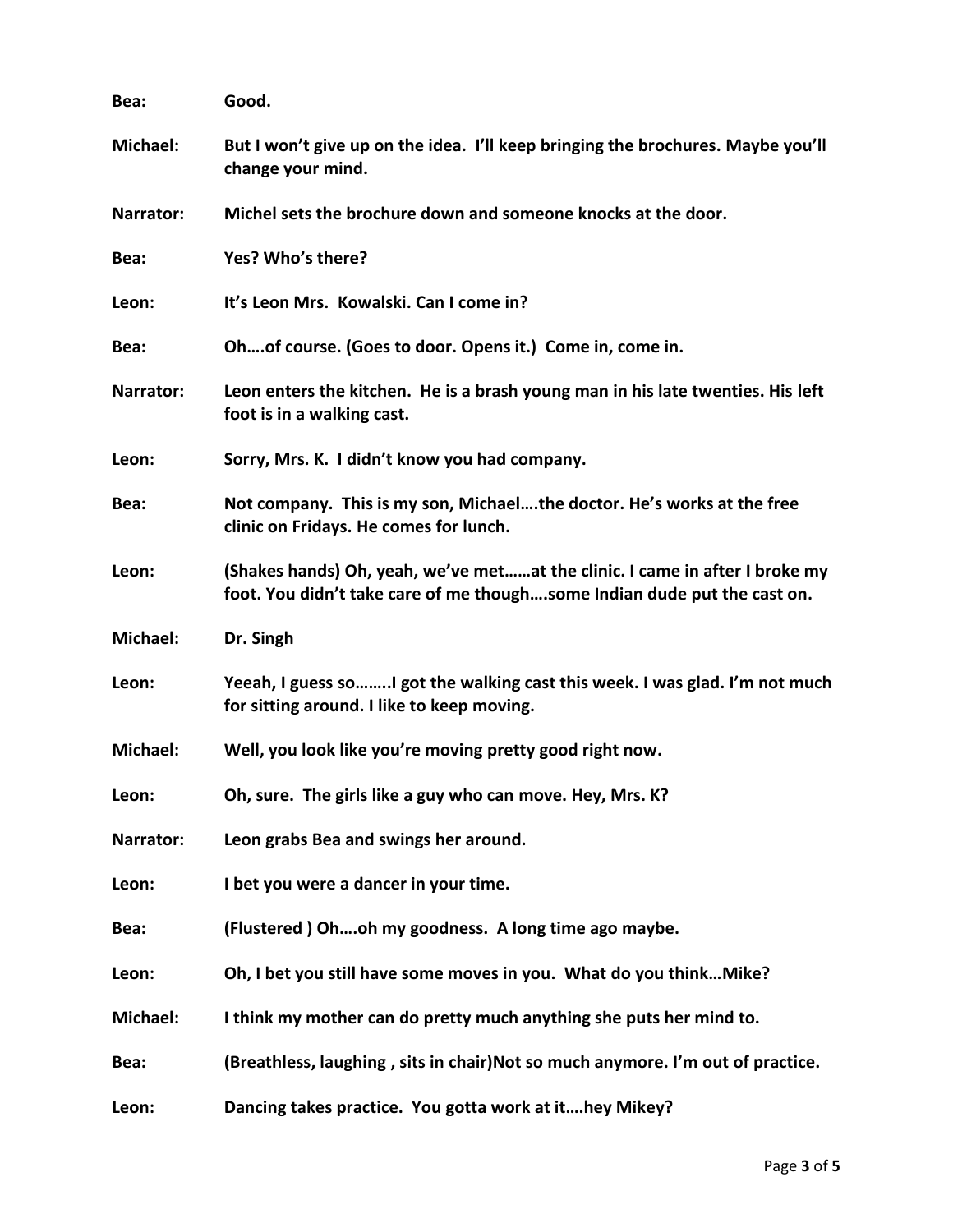| <b>Michael:</b> | That's right. To do anything well takes practice. OkayMamaI really have<br>to go now. I'll call you. What are you doing, Sunday?                                                                          |
|-----------------|-----------------------------------------------------------------------------------------------------------------------------------------------------------------------------------------------------------|
| Bea:            | I don't know. I might go to a matinee with Mattie.                                                                                                                                                        |
| <b>Michael:</b> | Well, maybe later then. April and I can take you for a drivedo a little<br>sightseeing(waves brochure at her.)                                                                                            |
| Bea:            | Yeahmaybe. I'll call you Sunday after church. I'll know what's happening<br>then.                                                                                                                         |
| Michael:        | All right. (Kisses her) Thanks for lunch, Mama. It was great. Nice to meet you,<br>Leon. Take care of that foot. (Exits)                                                                                  |
| Leon:           | I'm sorry about that, Mrs. K. If I'd a known your son was over, I'd have waited<br>until later to come down.                                                                                              |
| Bea:            | That's okay. What did you want to see me about? Is the sink clogged?                                                                                                                                      |
| Leon:           | No. The sink isn't clogged but I do have a problem.                                                                                                                                                       |
| Bea:            | Oh? It's the toilet isn't it? You got a jiggle the handle sometimes.                                                                                                                                      |
| Leon:           | Nothe toilet's finebut I'll file the tip about the handle. No, I came to<br>ask for a favor.                                                                                                              |
| Bea:            | Oh?                                                                                                                                                                                                       |
| Leon:           | I have some money in this envelope. There's cash and a couple of checks. I'm<br>going away for a couple of days, and I was wondering if you could keep it for<br>me until I get back.                     |
| Bea:            | Why don't you put it in the bank?                                                                                                                                                                         |
| Leon:           | I would If I could, but I can't. I'm late for a meeting and the banks will be<br>closed by the time we're finished. Please, Mrs. K. I can't take it with me, and I<br>don't want to leave it upstairs.    |
| Bea:            | II don't know. I don't like to be responsible                                                                                                                                                             |
| Leon:           | I wouldn't ask if I really didn't have to. There must be someplace in the house<br>where you could put it. (Joking) You knowa house safe maybeor the place<br>where you keep your furs and your diamonds. |
| Bea:            | Ha. My only coat is wool, and my diamond is on my finger. I never take it off.<br>(Pauses) I do have someplace thoughsomeplaceI could keep it.                                                            |